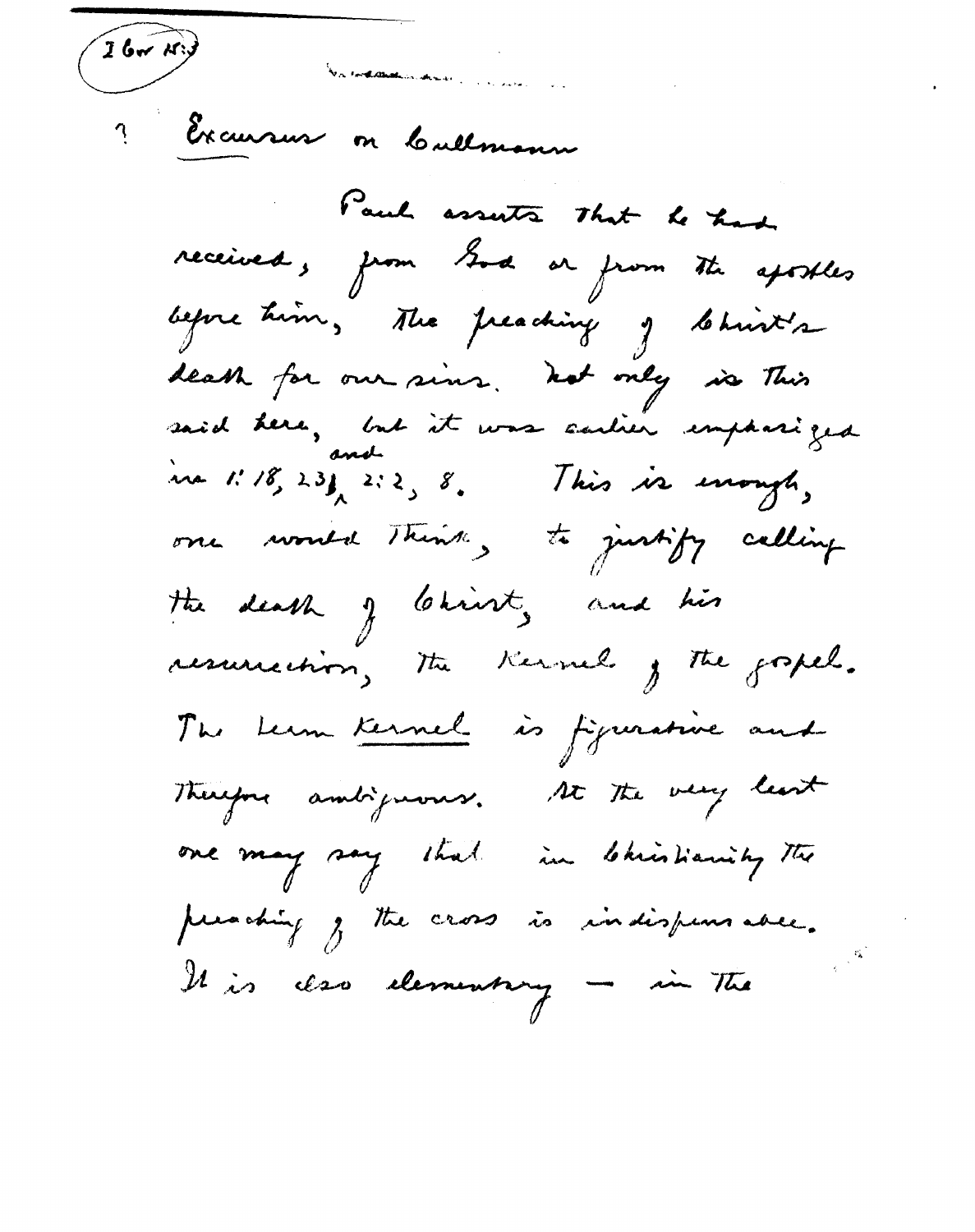sense That it is nearly the first Thing that must be declared to introduces. the heather. There are other factors that are indispensable, Though They may not be the first thing to be said in wangelistic or missionary undeavor. The cross and The resurrection may be called the Kernel of the gospel because also they are repeated the most prépriently, and my tente are the therme of more bymms than any obvious that a minimum y scholauship is needed to discover it, and a maximum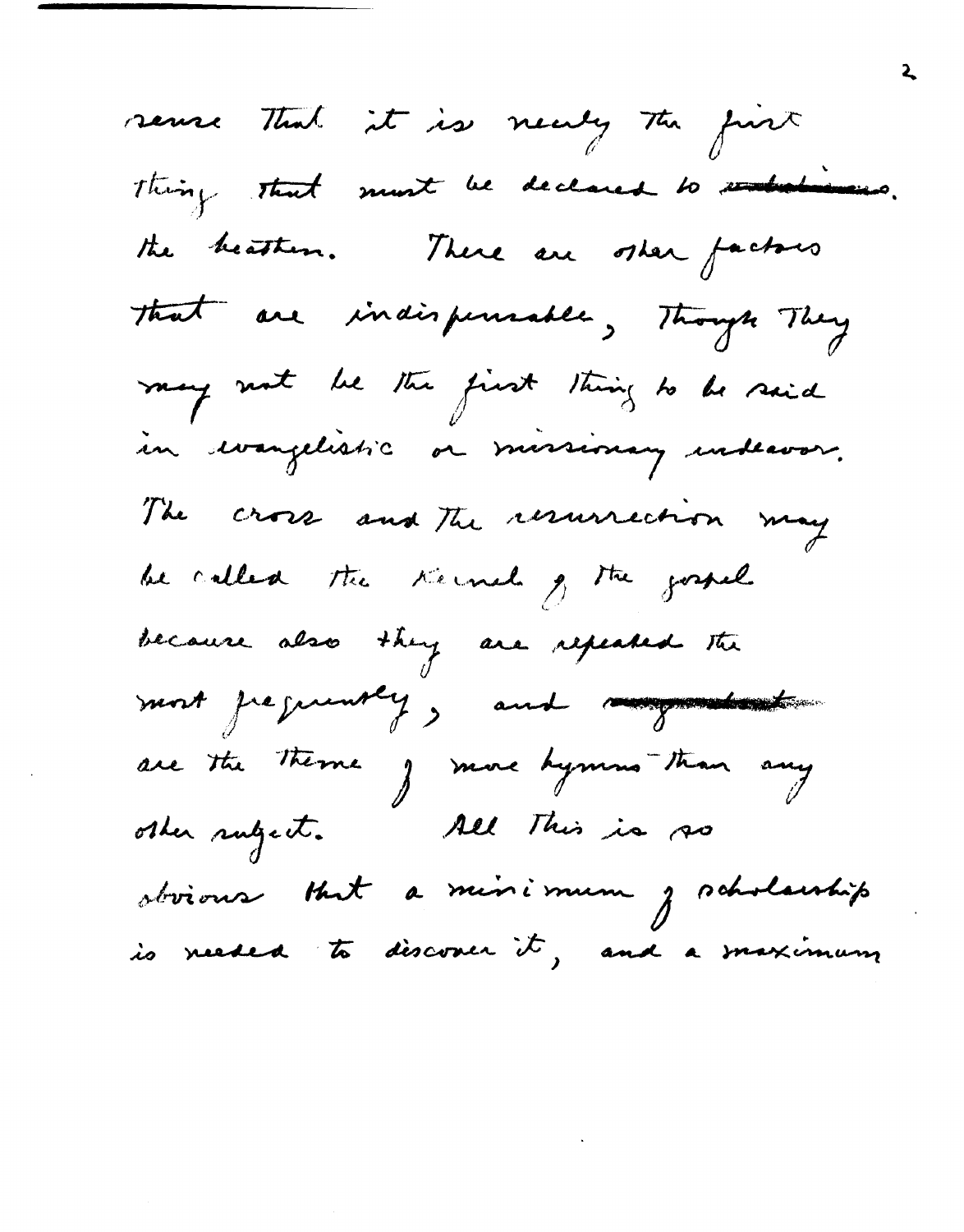y perversity to district. Perverse scholarship, however, vecurs.

donc would very the least, is broam bullmann, who, in his blaint and Time - The Primitive Christian Conception of Time mud thatry as worses the Kernel je the gospel. This Foreward states, " The object of the present work is to determine what is central in the Chistian proclamations (p. 11). This, he says, is " the one great task of hew Testament scholarship, and Jerhaps je all le historien Theology." Although it would seem that no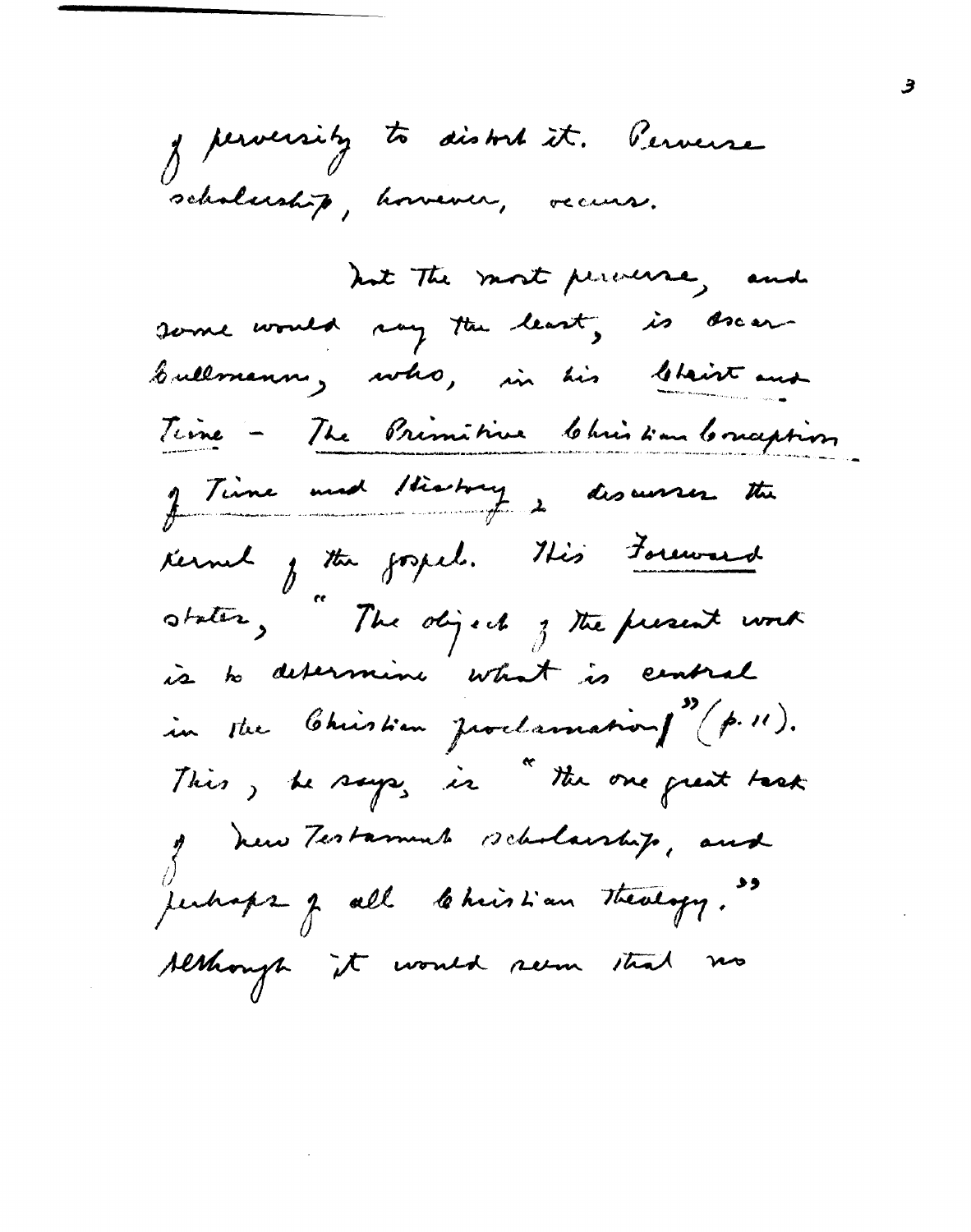great solutarship is needed to answer this question, reveral gentlemen who are recognized as scholars have pium divergent reservation that "the essential Christian Kennel" commet be determined on the boxis of The determinations must be based on " the ancient mintengo Themselves. The Then rephasis the prestion-for The sake y clarity: " In what does The specifically tohission element of the new Testament consist? That is to say, precisely what is there which it does not have in common with philosophical or religious systems? (p.12).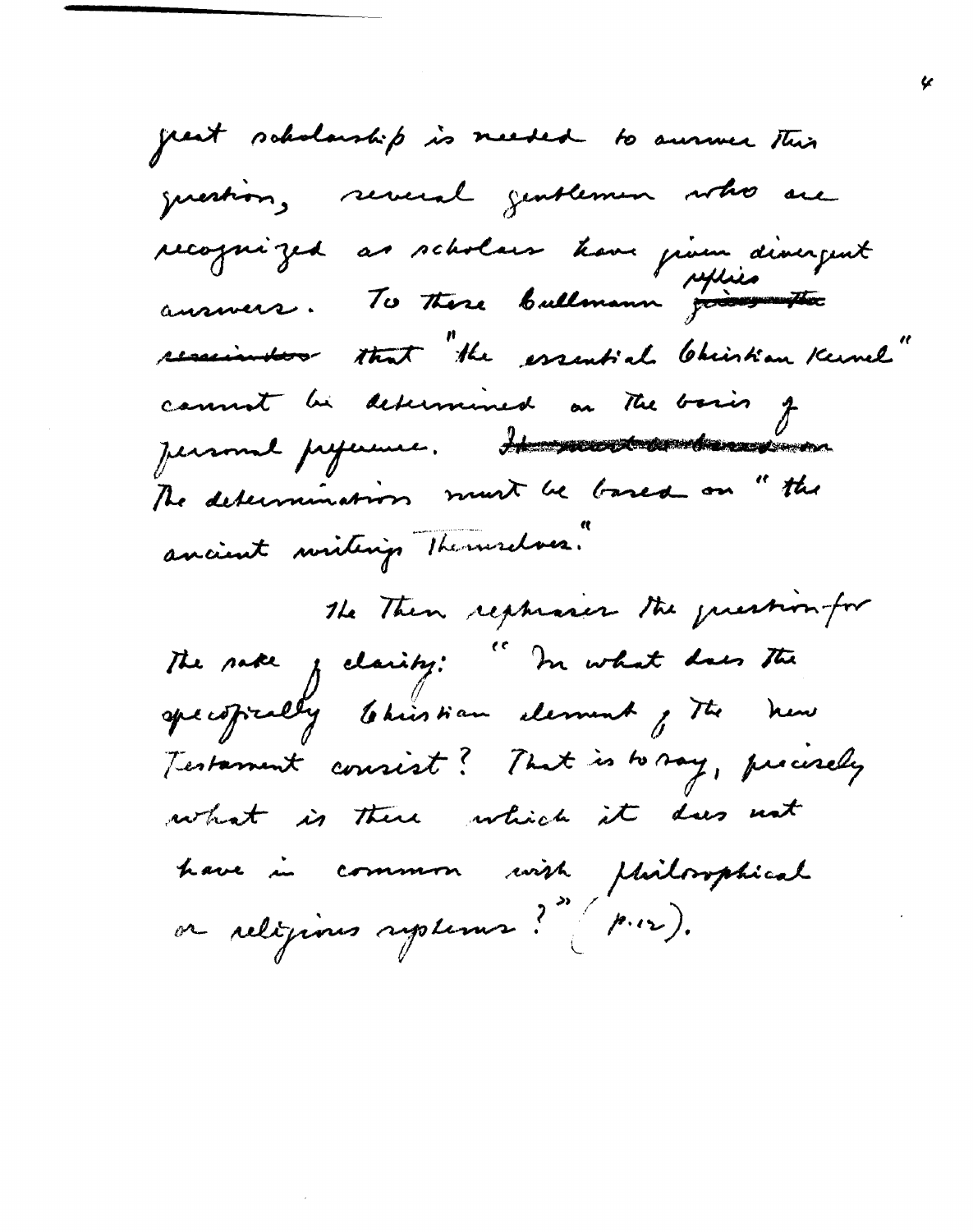At this point difficulty sets in. Even on a very superficial level, the prevent pursue misunderstanding, be it noted that bullmann does not seen There two events as Paul Loes) are not the only factors that can be designated as the "specifically bhistian element in The here Testament. Ar, to use Culturann's other phraseology, They are not the is there which it does not have in common mich philosophical ar religious improvement . The dockine of the immediate imputation of Adam's sin, though it does not receive

ぐ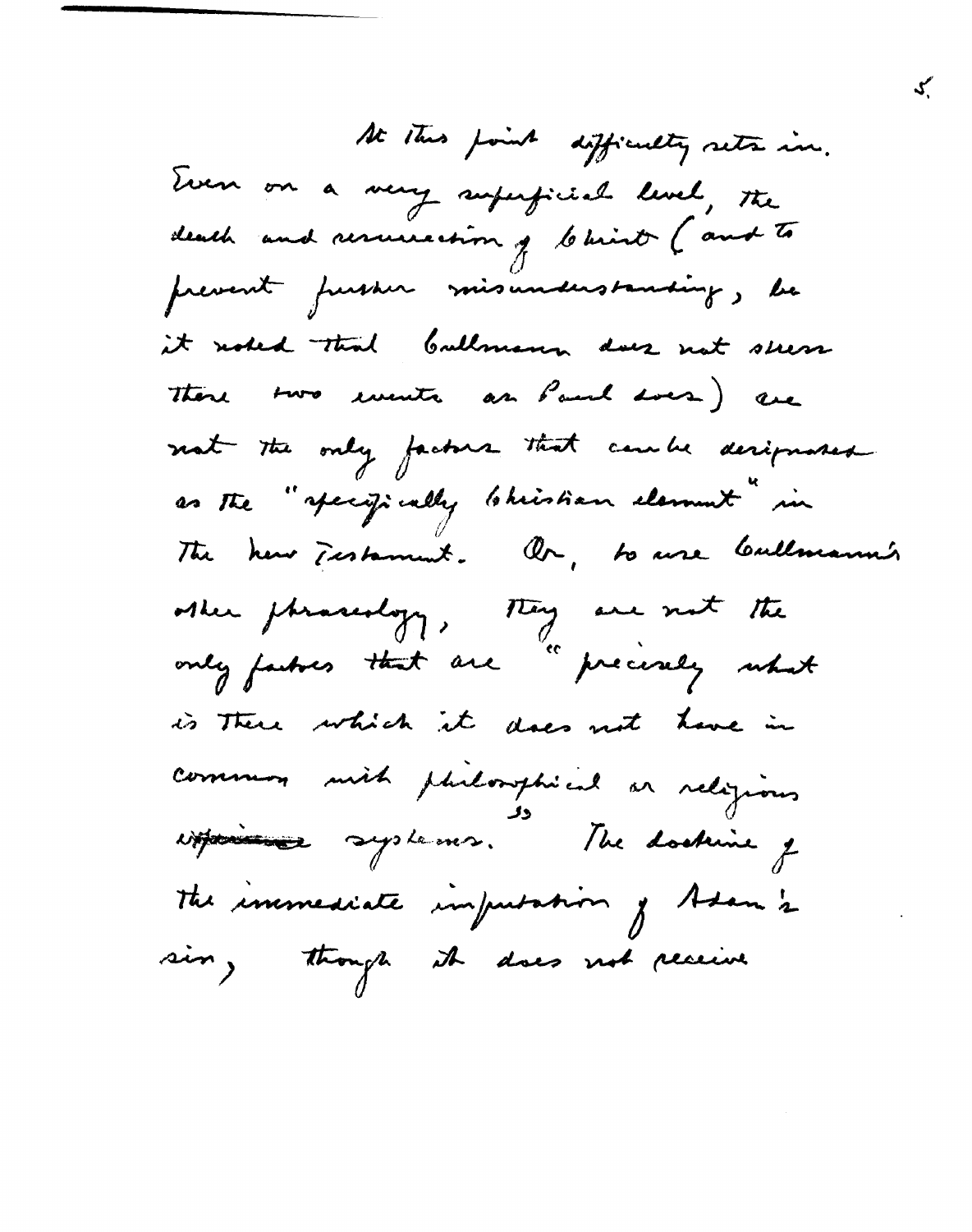the preguent mention that The crucifixion receiver, is squally foreign to oster religious systems. On a shers superficial level one can argue that the tokission concept of Sod has nothing in common with any non-chistian system. hot only is the Chistian conception Trinitarian, La continuation de complex de la grande de la constitución de la constitución de la constitución de la constitución de la constitución de la constitución de la constitución de la constitución de la constitución de la const but the complex ominipolence, love, justice, mesistible grace, sanctification, all y which together with me other facture are integral to the Chrissian concept of Sod, leaves only a verbal similarity between the leurn as used in Islam ar / tinducion and as found in the Bitee 2. For a detailed agrement, see Religions Reason and Revelation, G. H. Clark, Presbyzerian and Reformed Pub. bo., 1961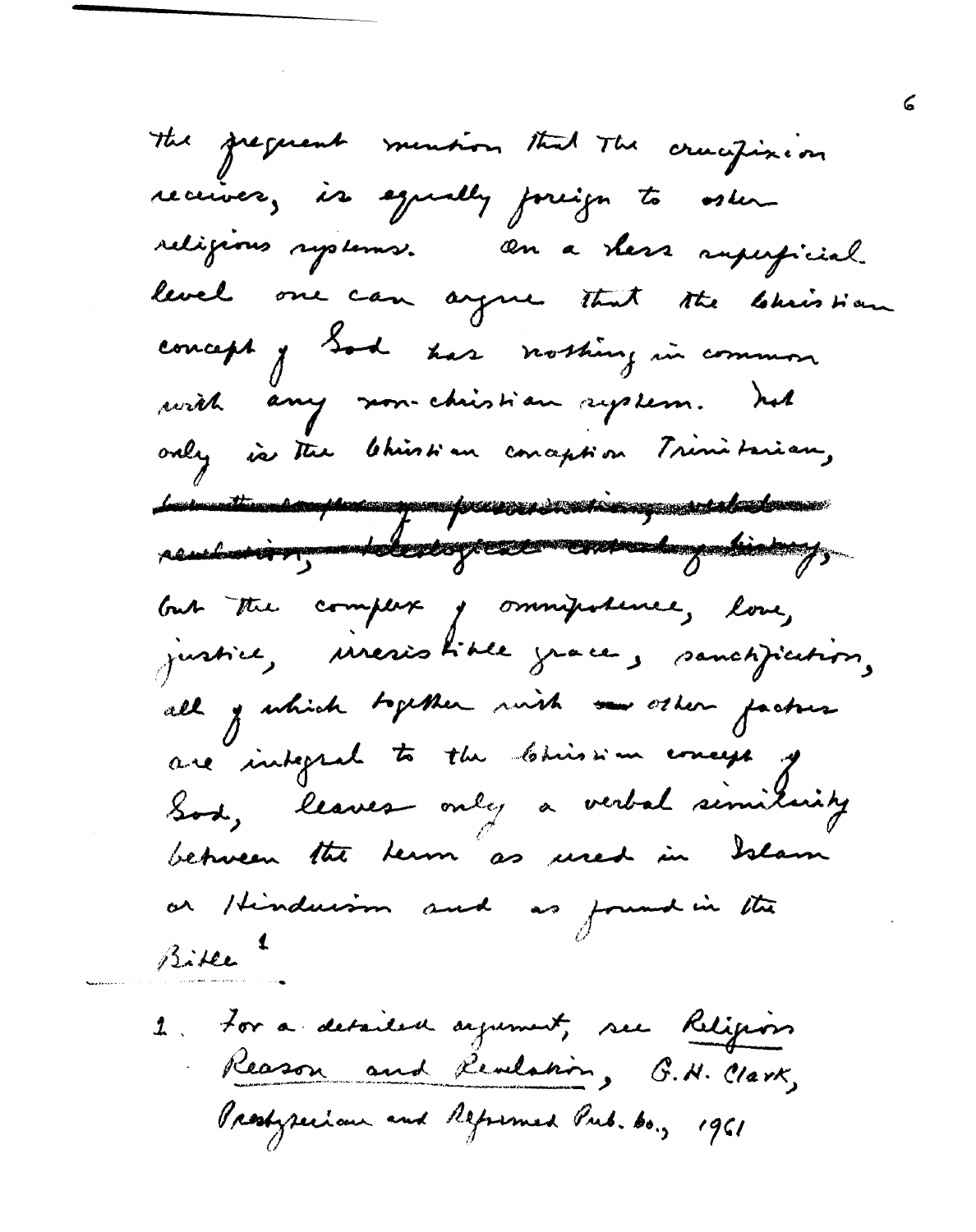However, Ballmann believes that while much of Biblical Theology is commun to other replining there is one usique element. This single element is the Christian concept of time. As one reads further into bullmanis book, one wonders if this is a single element or whether it is a series greente. blearly the term time is not "used in the usued Missoselian, Kantian, philosophie, and scientific meanings, Indeed, bullmenn nouhur défines time, and the Einsteinian problem g identifying simultaneity is for from his thought . He advancely means history, suit time. Now, his try may consist y many events, but it is convienient to treat it as the single facture that distinguisher Christianity from Hinduism, Greek philosophy, and **Processing County**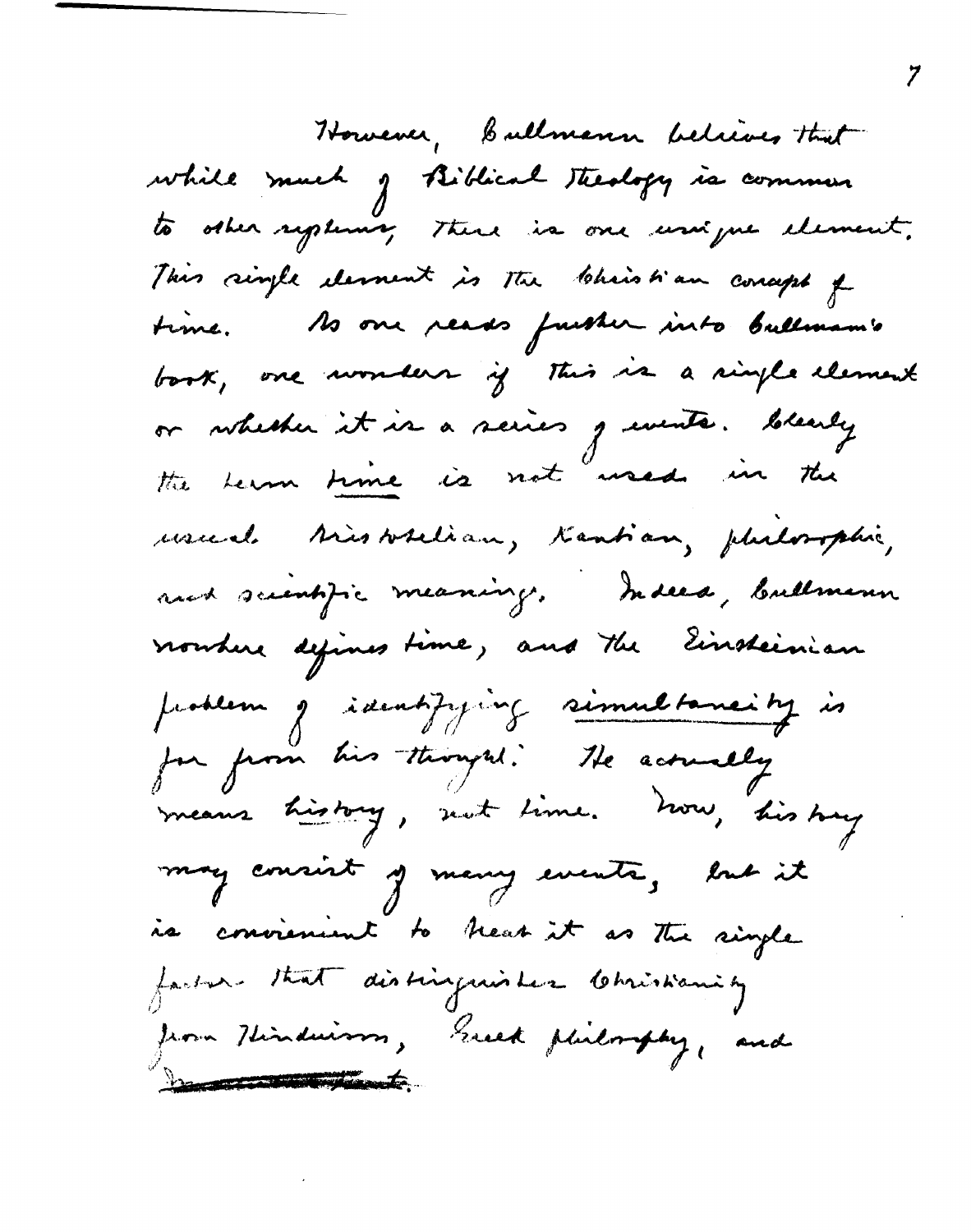physical science. Callmann now lay the foundation for his Theory by moding how our modern the Christian mest began to monter date events as so many years often the birst of Christ. As late as A & 1700 the custom of also dating events as so many years before the birth of lobrist. Our present calcular Therefore are not linear from creation, as the Jewish calcular is, but are linear in two directions from a center. This opera ballman rays with the Primitive latinshim conception I time and history. "I how, whether primière 6 mis sians (Peter, matthew,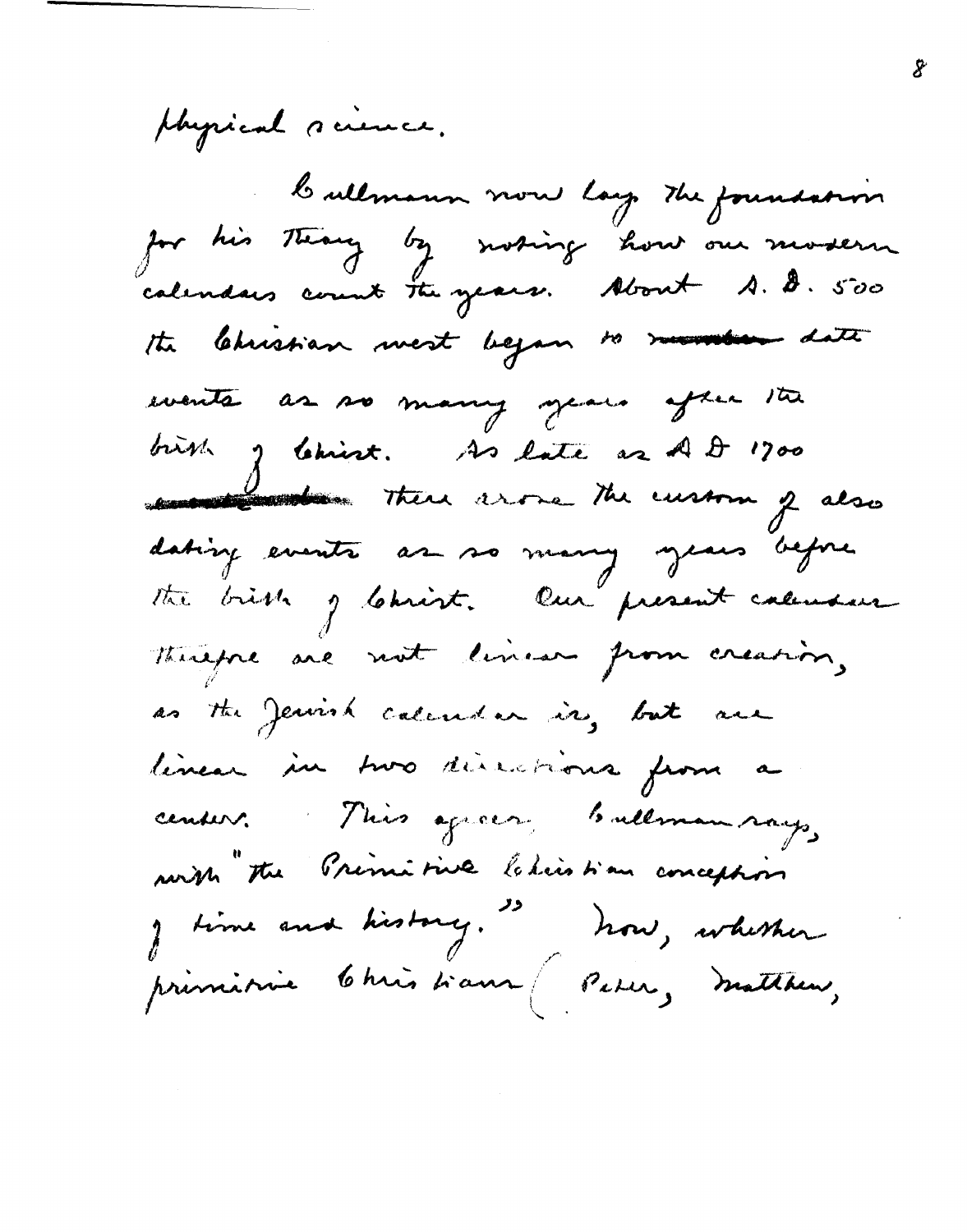and mark?) had any clear concept I time or history may be doubted; but that this general soheme is Christian is need not be contested.

The next step is to assert at the basis of the Christian chronology .. assists ... "That from This mid-point all. tiesting is to be understood and judged of (p. 19). Trom This mid-point an "unlimited series j'members stats je in both directions. But let us readers not be carried away in both directions by enchusiasms. It does not seem correct to say that all history shall be judged by an invent That was place in the year-one. Hay indeed that the tasker has committed all judgement to the Son; that judgment is provenanced on the basis of divine Law, and that acquittal depense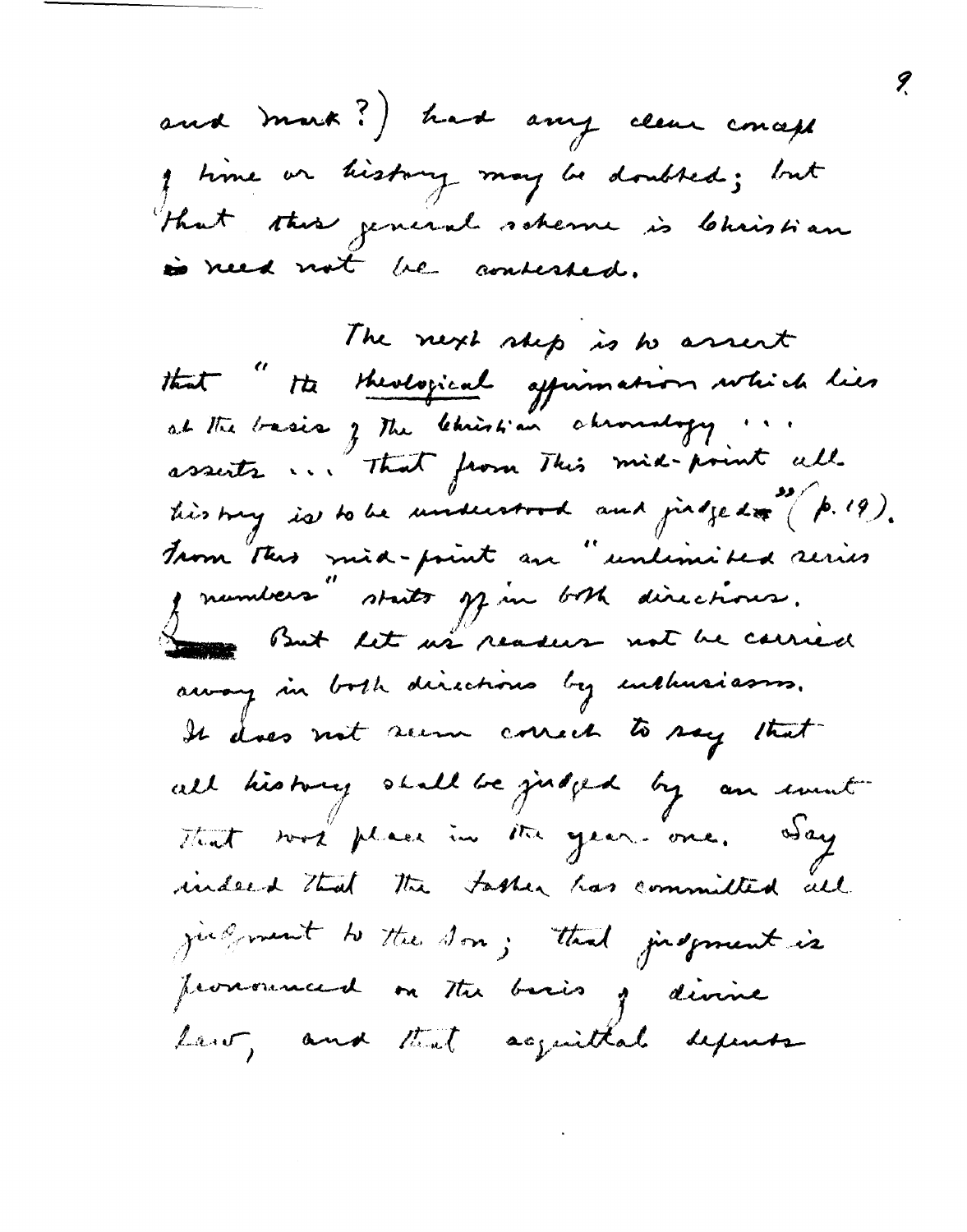$\langle \bullet \rangle$ 

 $\bullet$ 

ł,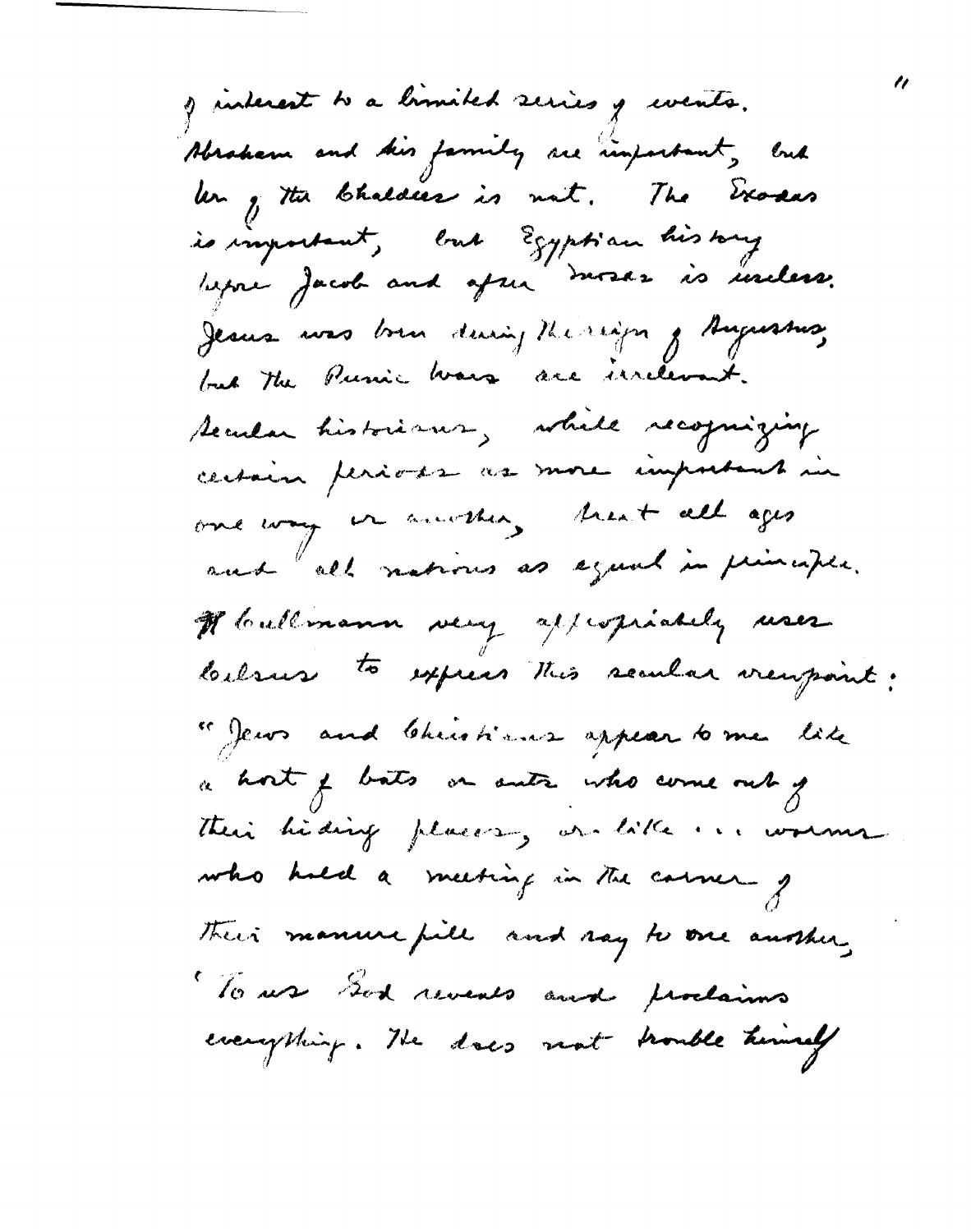wish the rest of the world ...

1. The same argument is found in East and Evil,<br>written by C.E. M. Joak before his connersion.

۔ وو

Afternathis

But with This excellent justation from balans in mind, ballmann somehow manages to contradict turnself by stating, " Even from This viewpoint ! This Christian creupoint which ignores bhina and the maus / There remains wide room for the historian to carry on his particular task Je arganizing and investigating general. history, as he is accustomed to do, in quite other secular connections, and he can do This with not coming into conflict with Premieture Christianity's Chin tocentric view f history g (p 20). of course, This is precisely what the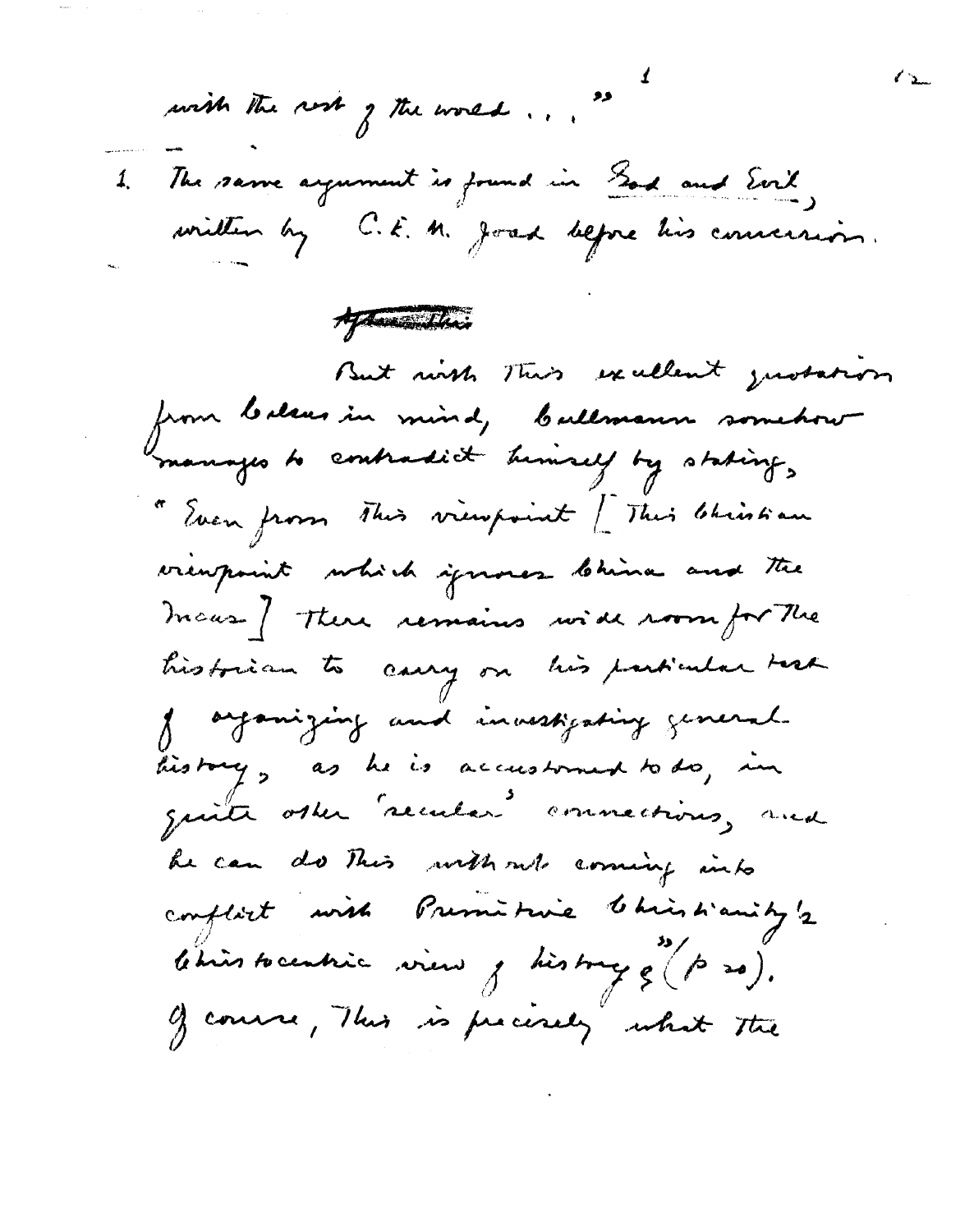secular historian cannot do. This description or construction of events has no place for a final divine judgment, at least for The Kind of divine judgment described in The her Testament. This view of The mature y any event is whely inconsistent Ballmann in fact admits This, for in the very next paragraph he says " The latter [ Christian ] view, however, makes the claims ... to render a final judgment even on the facts of general tissang ... (p. 20). And This judgement is, in part, that The secular historian is wrong.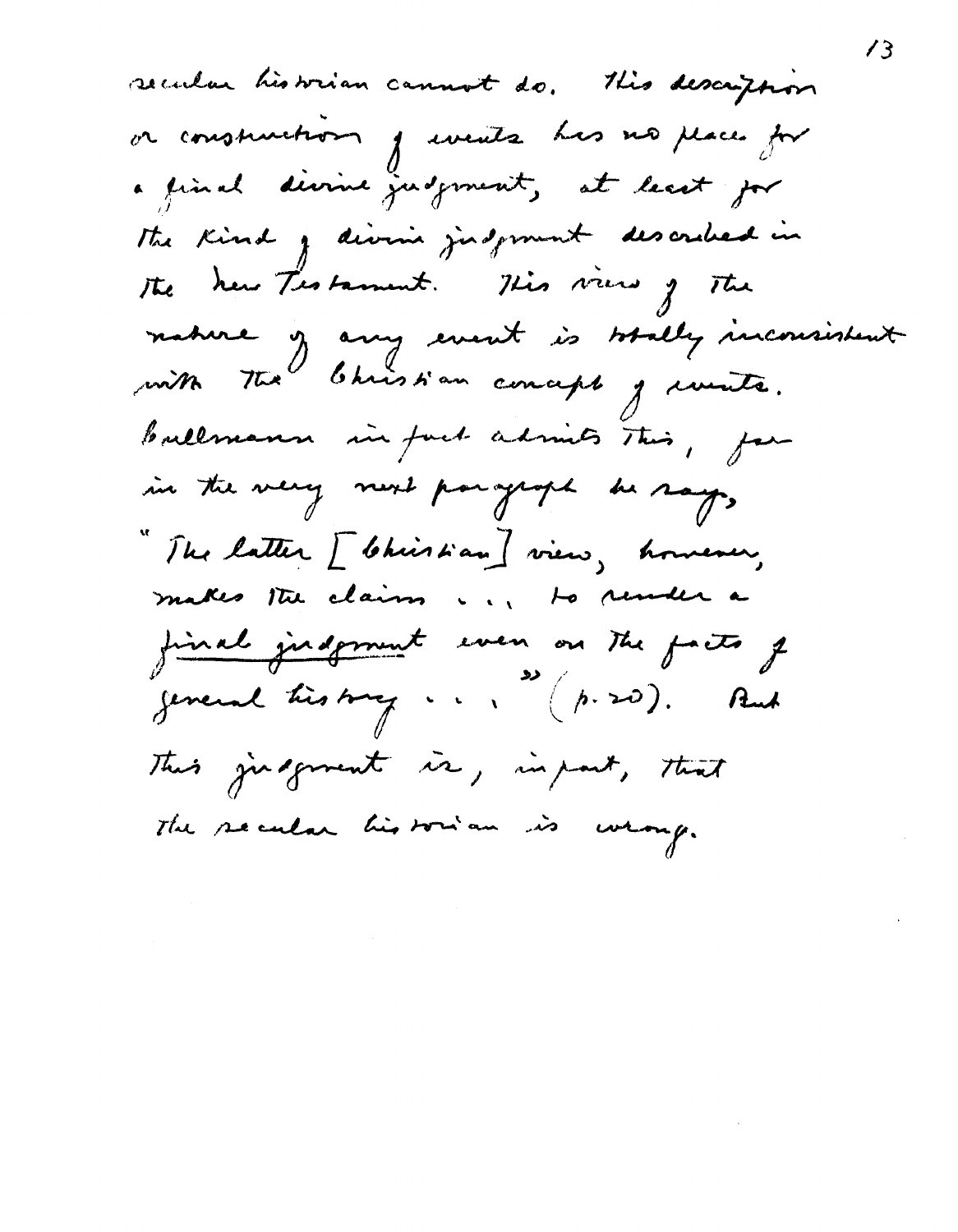The importance of the contract between Christian and recular history sharpens as bullmann develops his Theri. The secular historian, he says, will always consider the reviews of events chosen by the Christian to be a peculiar selection. But what he considers peculier, me astitrary, and queens is precisely the essence , this timity. In fact, arreste bullmann, "all brission Theology in its immerment essence is Billical history.... [ Christ] has become history in all his fullness. ... The histoical norte j' Jesus y traguest is<br>regarded es tre full [ ital. très] expression I ainin revelating action... "(PP 23.21

ノメ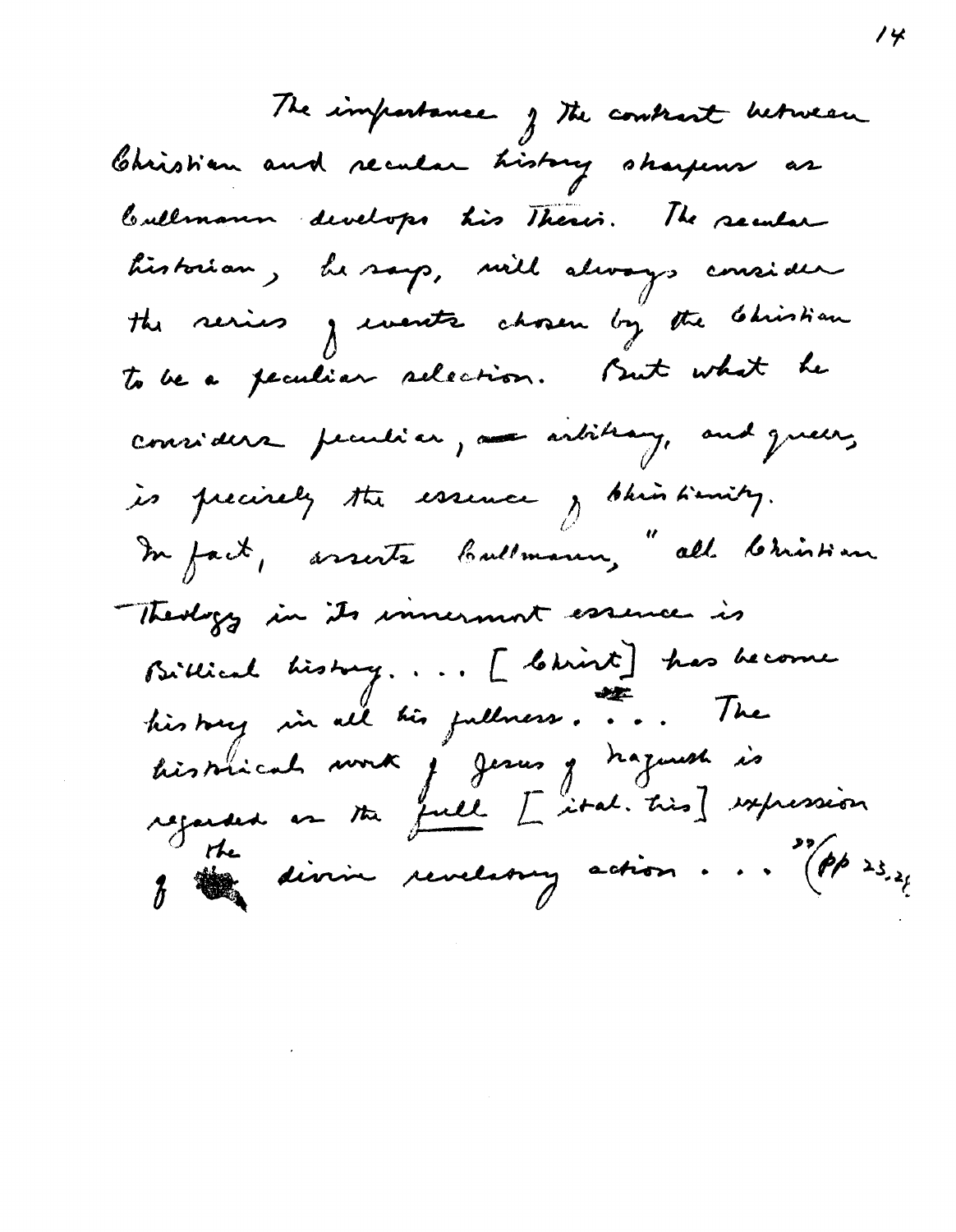mortern This is not The recular view; but it is not the Biblical view either. The reason is that for all his insistence on divine revelation, his idea y revelation differs from That of the Bible, There is j'avuse a sense in which events like the Exodus, or usen an anto accident, reveal Sod. Yet while the distance démand procedure individualement these events by Themselves would reveal no more about Soot Than

べ

an auto accident.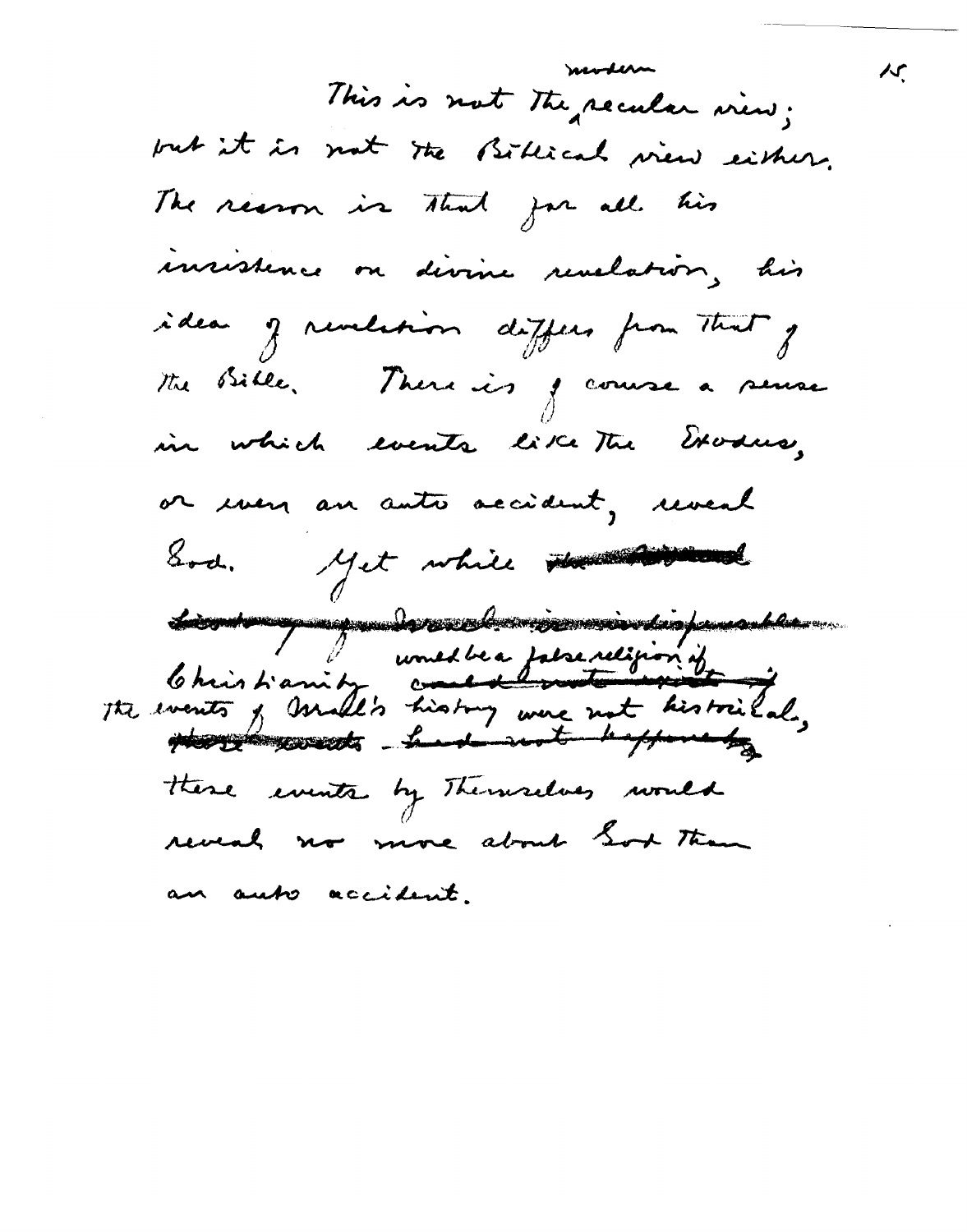The central issue here is revelation. Cullmann is no surpicious Janything There procedures, philosophical, metaphysical that he writes Everything that The first Bhistians proclaim in Their writings is revelation of Lod's action in Christ, (p. 26). Get between there two gustations he refers to " The earliest two-part confersion" where "it is said, One (ital his) Sod The tasker, from whom are all things ... "how, orshodox Christianity days not deny that learnist was the agent in creation; but the proclamation of One God in not a "revelation f Sod's action in Christ." It is a Theological, Theocentric, not bein securic,

/C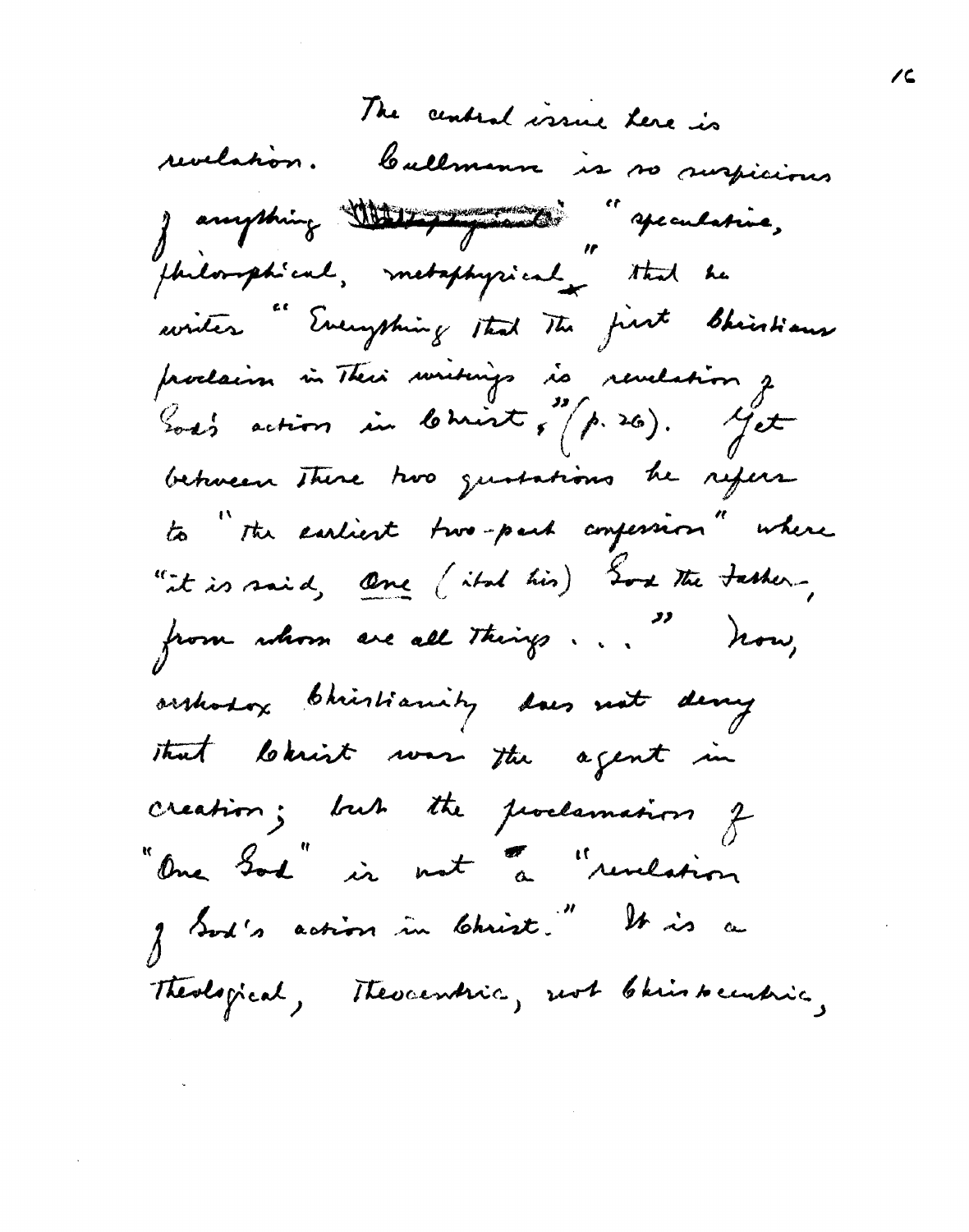confession, <del>a aborse con</del> which can even be called philosophical and metaphysical. This confession is a revelation; it is not an his brical event.

A many terms of the standard particular and Since it is Theological and, even wishout explicit mention of the Holy Spirit, essentially Trinitarian, it is strange that on these very pages Callmann declares "loish wery osher division [ g creeds into sections] even the trinitarian, and runs the risk I introducing into The her Testament, a Cater speculative formulation y questions which is foreign to Primitive Christianity; one runs the risk of obliterating or at least y avectening Primitive Christianity's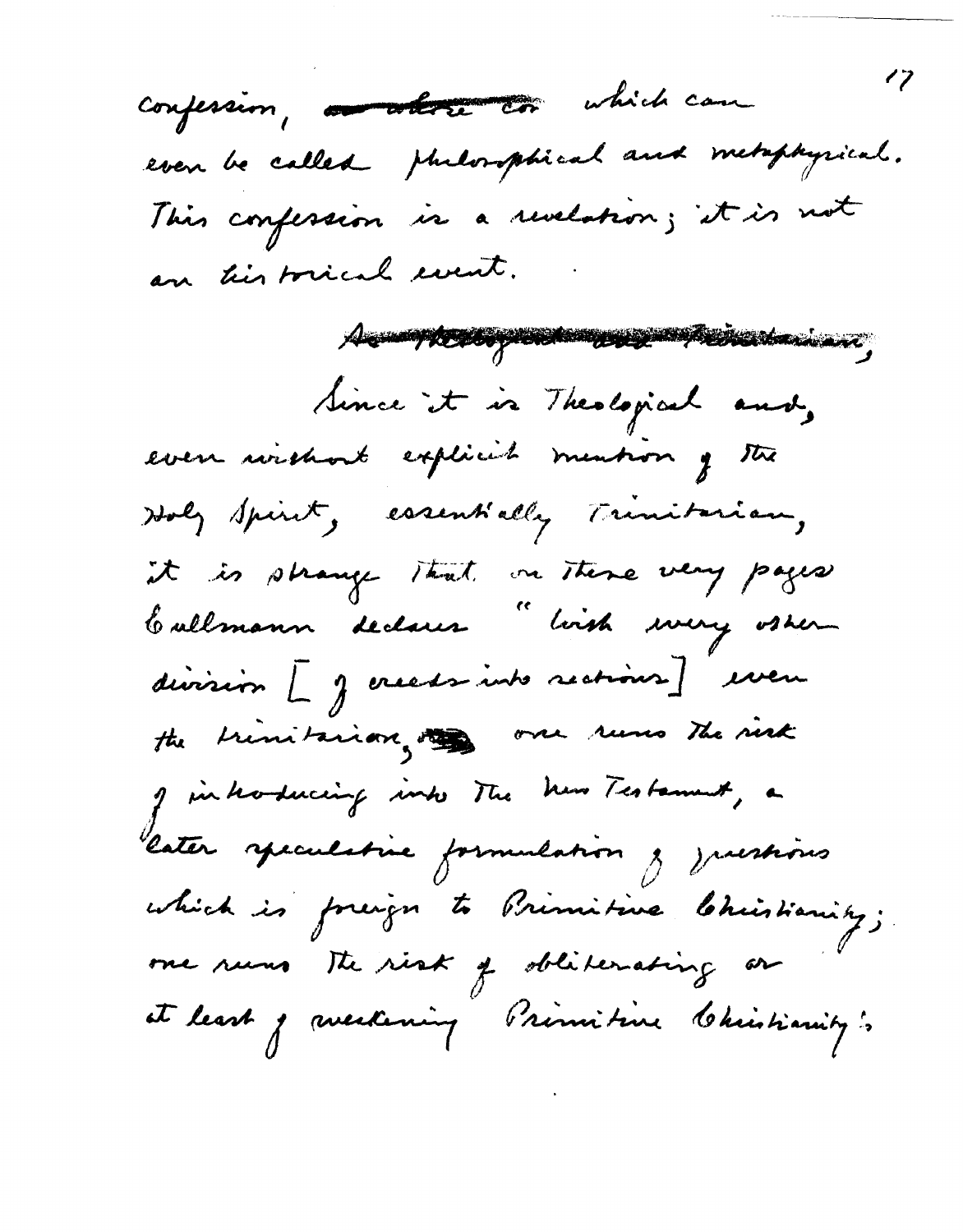Therough orientation to revelating and redungtive tristing... Under The influence , Seuch reculative thought, Ettertation of the land of f [ The Trinitarian debates] permit Primitive Christianity's central conception of time one history to fall into the background. Now, find g all, the doction of<br>The Trinity in nowhere to be found in Seek philosophy. nor is breek Philosophy anywhere to be found in Ashanasius. His de secrets contains only two minar and derogating references to The payment philosophical schools. In The second place, The hicene Creed definitely, even prominently assests lier trienle evente : " lotes for us men and for our salvation came down from heaven, and was incarnate by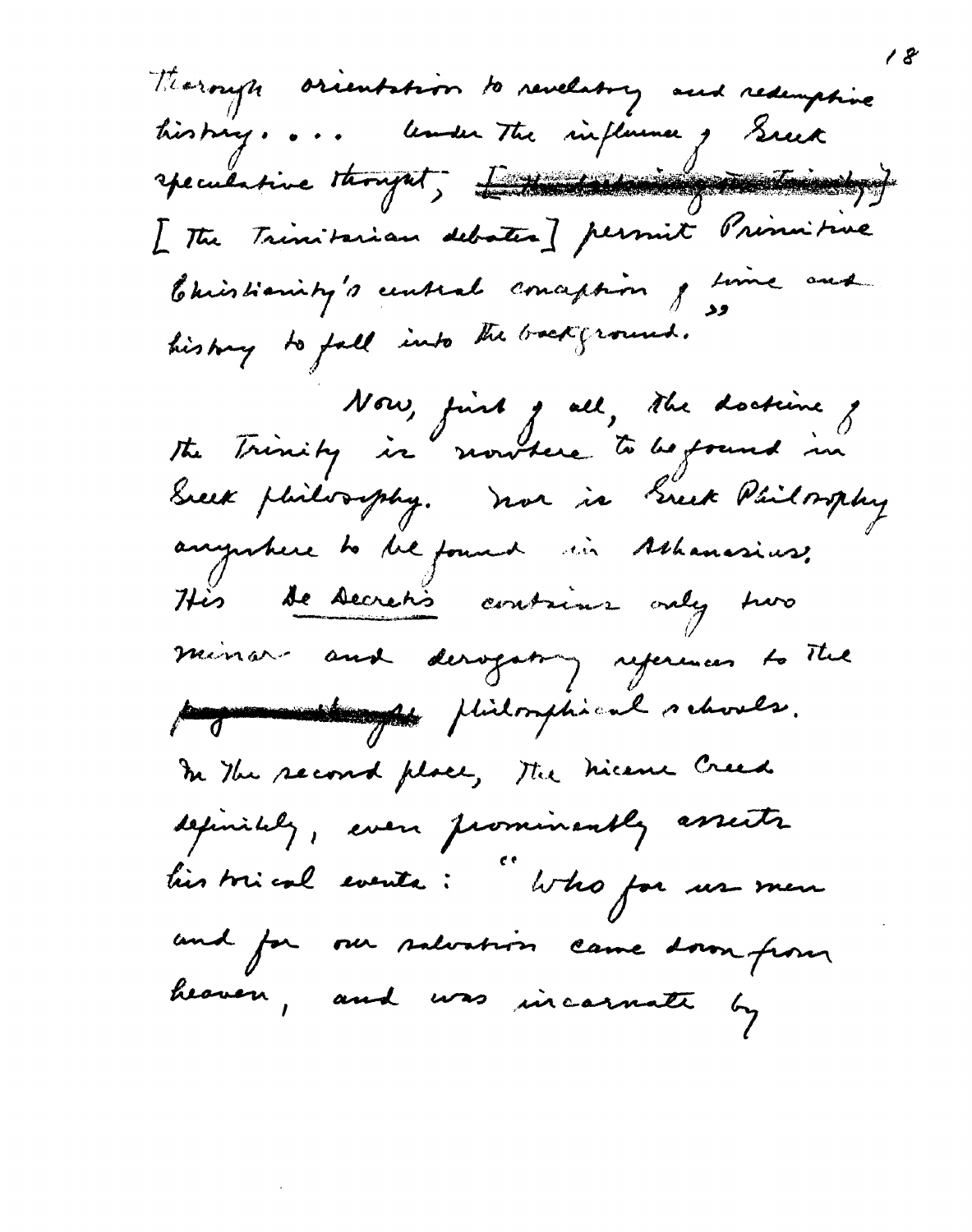The they Sant of The Virgin Mary, and elso pr us under Ponties Pilate. He suffered and was buried; and the Thin'd day he were gain, according to The *Neriphones.* This can hardly be described as permitting Primitive Christianity's emphasis on history to fall into the background. Huse printer a think doubtward. this the mann apparently thinks that any addition to the bare, uninferguered fato events docures on dernies Them. He. dues not seem to see that event

flus explanation does not equal. no event.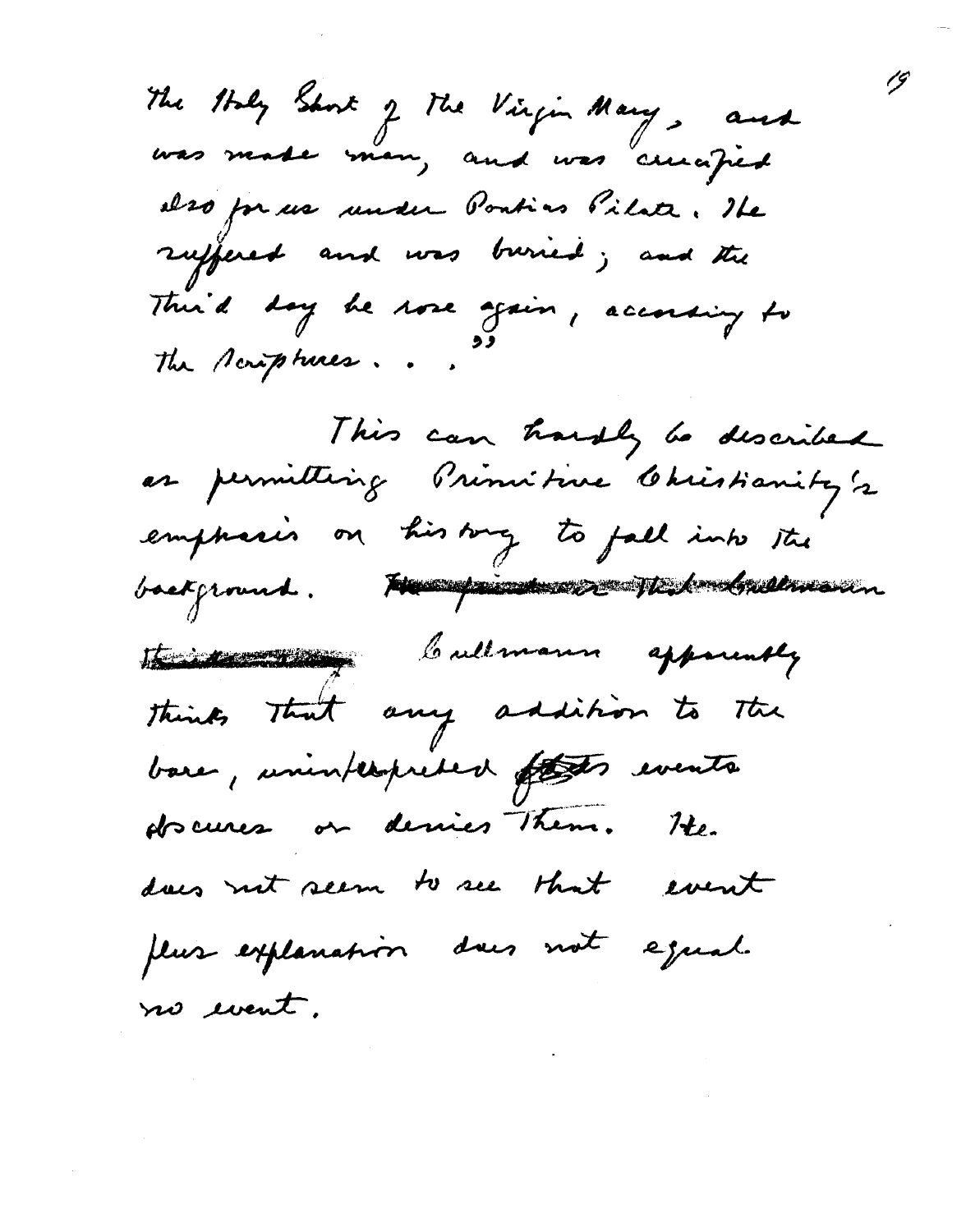Now, some y lis argumentation and other heverthodox or dialectical. Hésbopians. Nothing could be more true or more applicable Than his tomostate remain That we one can reject all. history and skill preserve Christian faith. Renan and the many nemeternth contany critics claimed to preserve Christianity by discarding history and erecting an estimal religion based on - only some statements in the Sermon on the mount. And they worked Bultonsmundia and demonstriatory at a culturally conditions prost contrary presences it framework and the usualist maning period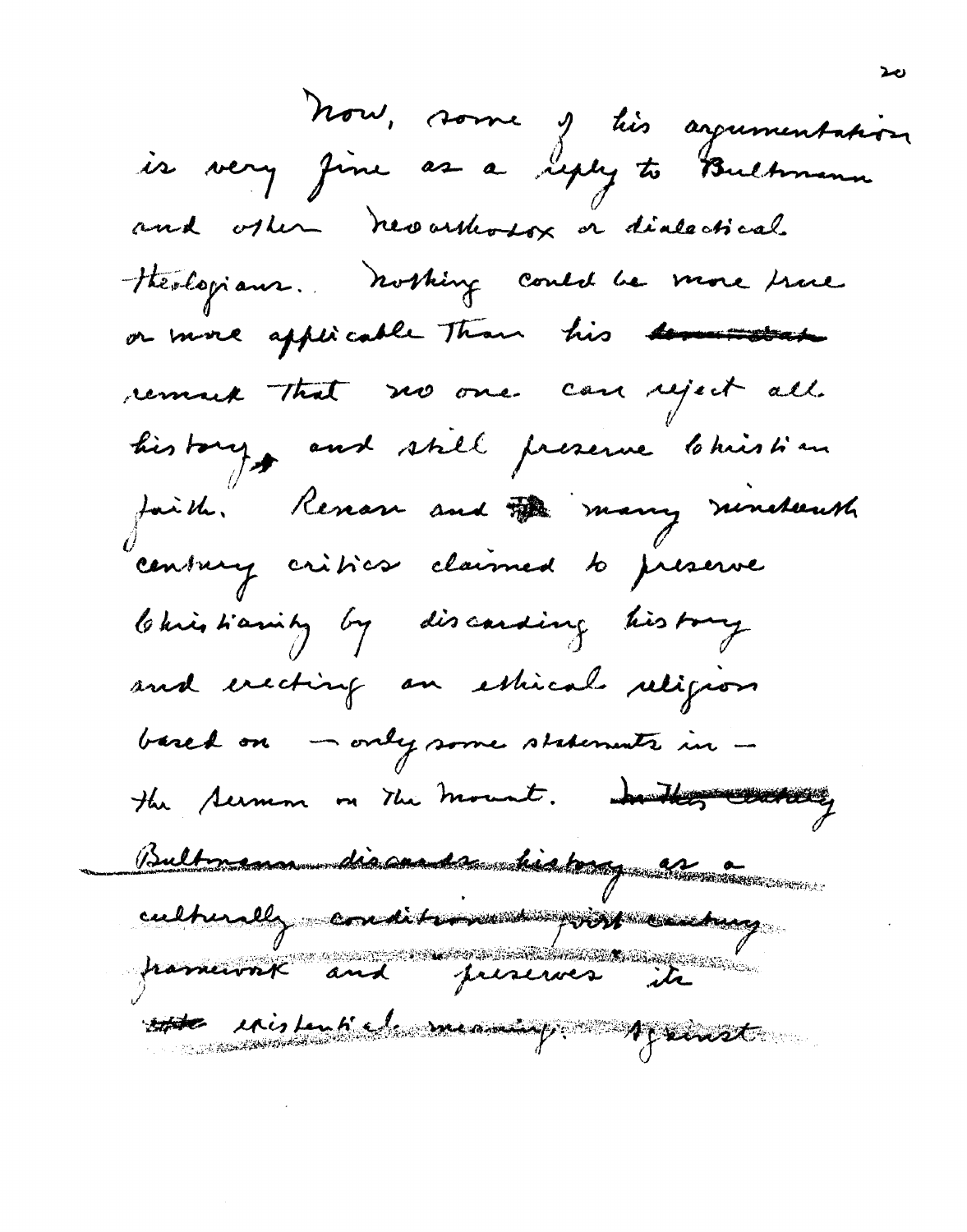Albert Pohnneitzer, even Though he put an end to estimal modernism by showing - what every orthodox lettistian had always Known - That eschatchofy comment be conadicated from primisive bheistianitz, discussed the history, insanc, and brust a religion on The principle of reverse for life. Bultmann too discours the historical. events as merely a literary, culturallyconditioned from the first century framework and preserves the disciples demandante auticipations I French existentialism. Against<br>Itte total eradication y bistory, ballmenn's judgment is just.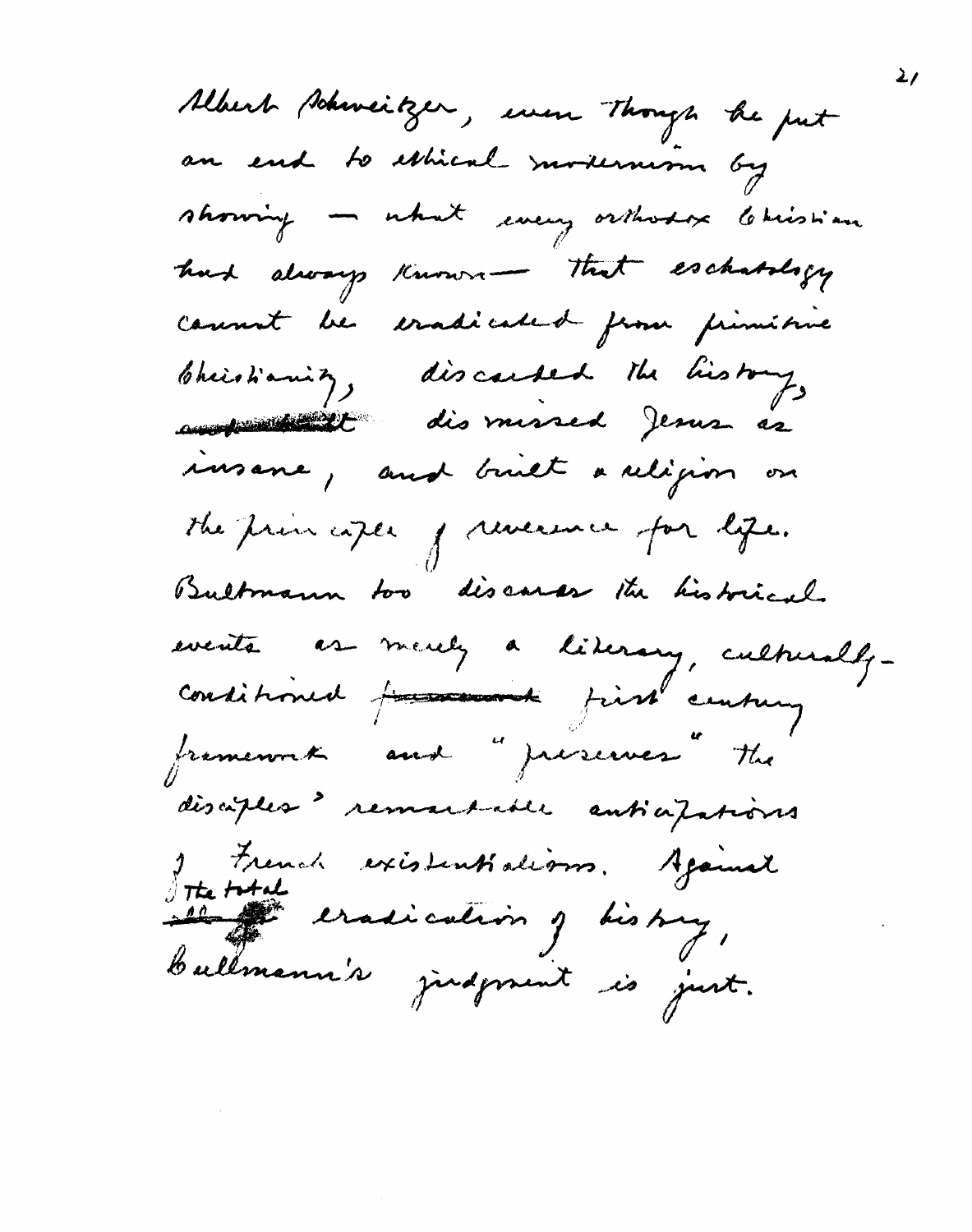But these are two points which<br>witiste bullmann's constituenon. The first has dready been stated. To defend tristary by denying the Biblical explanation of the events destroys Christian faith as much as existentialerm does. The explanation inclusive the doctrine y the bremity, the exempt decree, and a complex of doctumer which Though not Themselves historical, unsuly the events, Were the artitrary, inferious, and ruljective explanations of every Theologian saud. critic expenditions de militaire ribbonnettimmentet de de la découvert de la partie de la partie de la partie de la partie de la partie de la p into court on an equal footing, The result would be that no meaning conect authoritatively be assigned to any went, and

{ nyark مكسنعد try.

 $\mathcal{C}^{\mathcal{C}}$  . **x/lam/**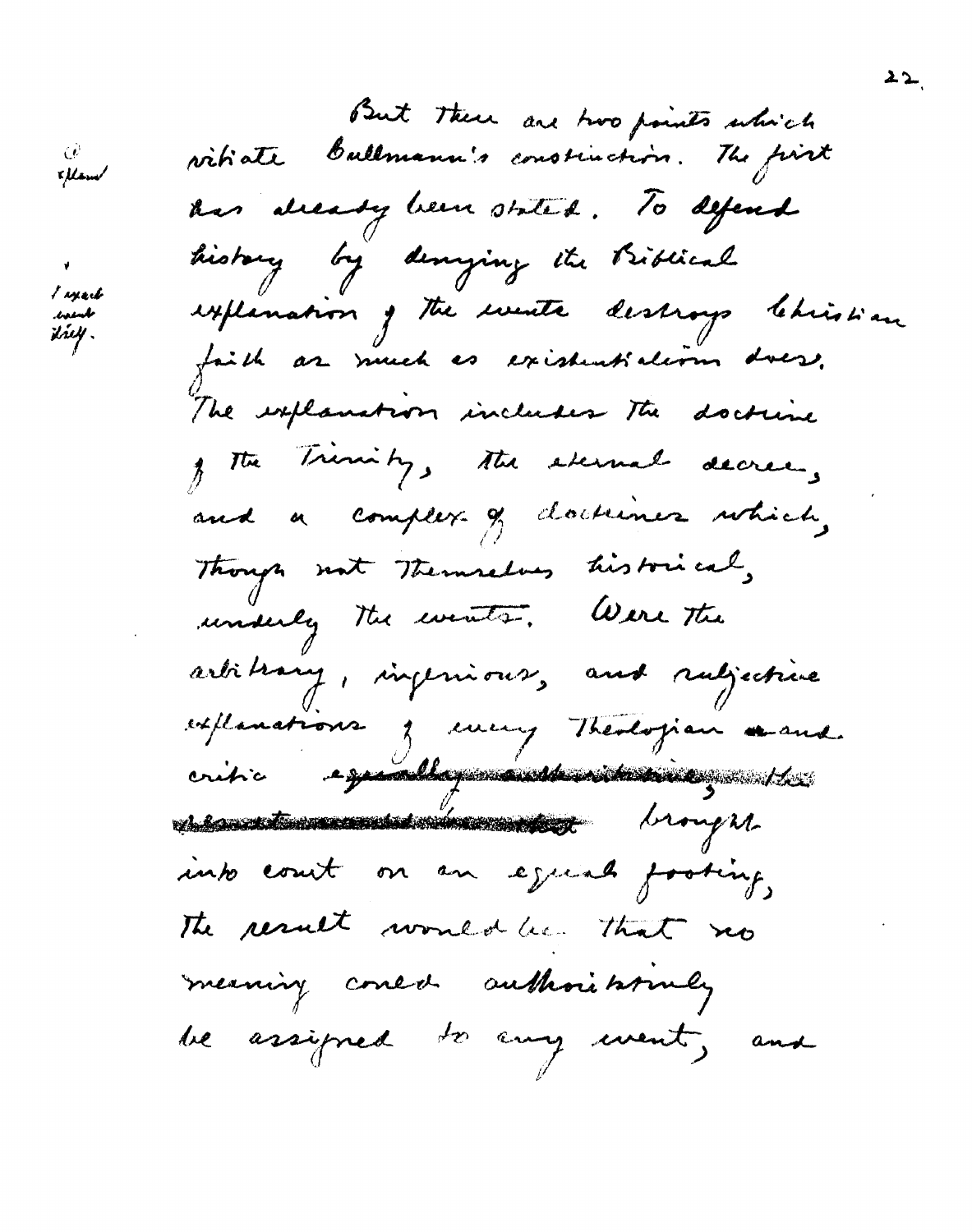That non-authoritatively every meaning could be assigned.

But orthodox Christianity has always esserted the Biblical explanations of there events. Levelstrom is not confined to the events are such ; They reveal almost seviking, Revelation must include, and in a way real rense revelation must be a verbal communication y turbe. But This is what bullmann will not accept. "We do not intend to support a rigid Biblicism; for it is characterissing of it heats all (ital. his) gegund.<br>worth... " The last half g this rentence is nothing less that pejorative propaganta. Priblicism, if we call. it that, acknowledges that the geneallysies in Etbleronister are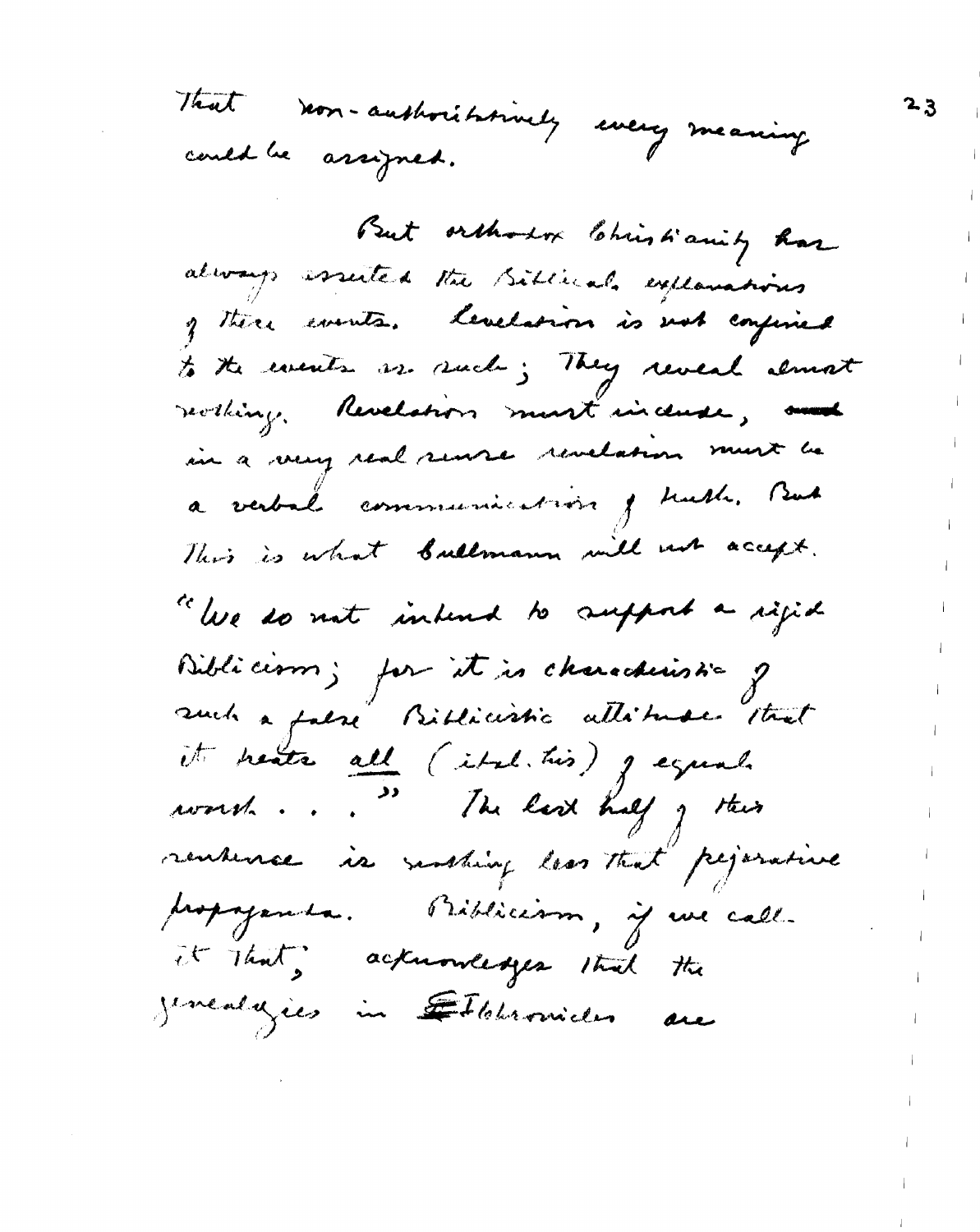At The beginning of This discussion I Cultmann it was noted that Paul. delivered what he had received, That bluist died, was buried; and wore again on the Third day. Sunally, if anything, This<br>is the "Kernel" of the gospel. But can Callmann certify this Kernel. means he cannot. Once he rejects the brillen, the trush of the Bible, he connot accept there events as the Kernel. en mangandanders and day authing osker Than personal preference. They we not the Kernel. because the Birke says so. And duppose someone prepers to accept the jementagies as the Kernel. "Rose the modernists

**SUPERING THE PARTIES** the subsequent to the second state of the second state of the second state of the second state of the second state of the second state of the second state of the second state of the second state of the second state of the **CONTRACT CONTRACT AND STRAIGHTER** <u> A Serra Manjeriya da ga masar Alay</u>

י י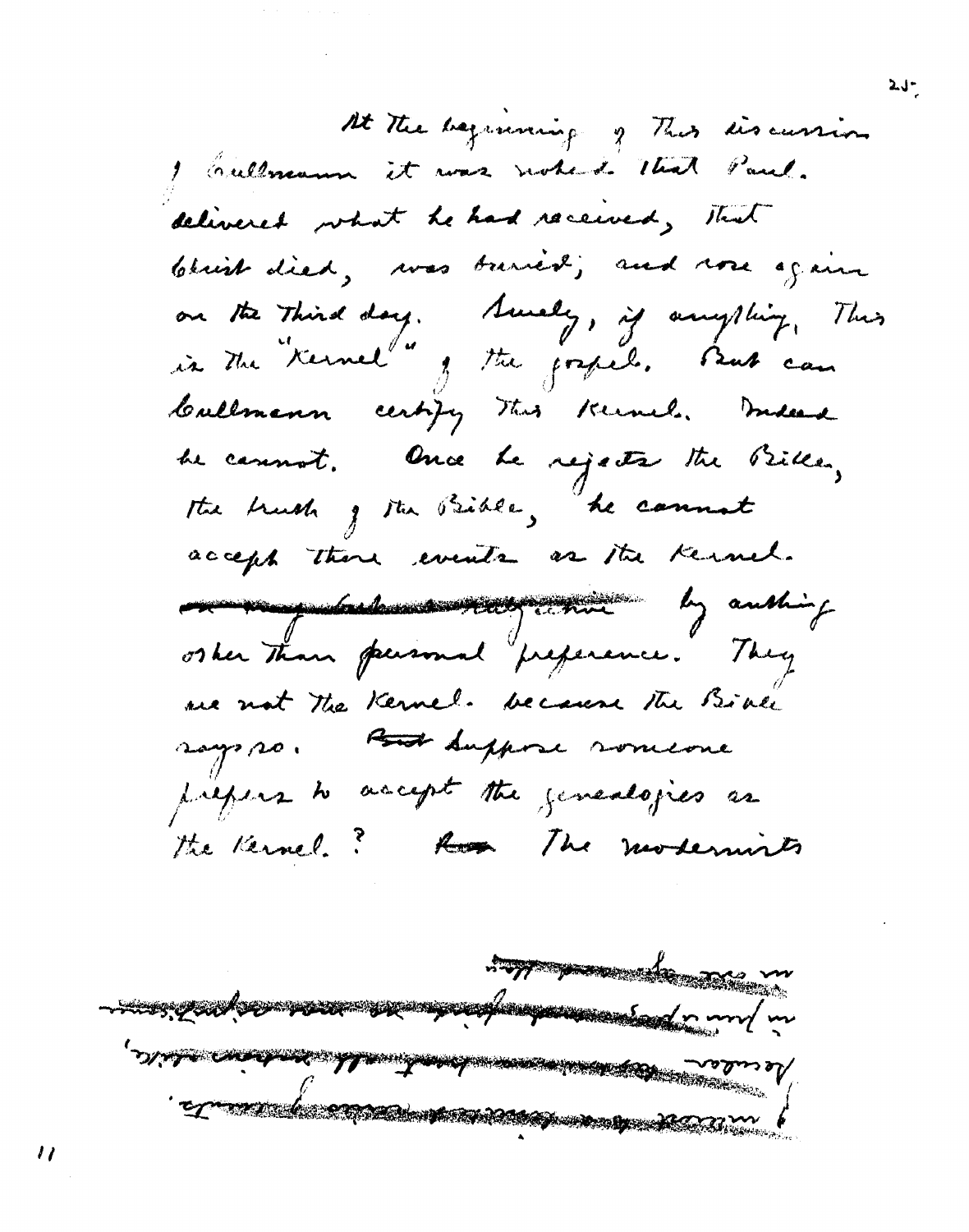It is Therefore in shuching to note That although Cullmann does include upon occasion refer to the heath and resurrection Je Jesus Christ, Le sather prefers vagne phranes avech as the "Christ-went" (p. 44) on the " lomint - dead" (from But if anyone wish to unsist on his several references to the death y Jerus, The guestion recever, of what significance is This death . The bare went is meaningless. The Aposte Paul, with this emphasis on the historicity of The death and resurrection, and presses

န်**ငံ () နိုင်ငံများ မြန်မာနိုင်ငံ (မိုင်း) များ (**မိုင်း) နိုင်ငံ (မိုင်း) မိုင်း) မိုင်း (မိုင်း) မိုင်း (မိုင်း) မိုင်း (မိုင်း) မိုင်း (မိုင်း) မိုင်း (မိုင်း) မိုင်း (မိုင်း) မိုင်း (မိုင်း) မိုင်း (မိုင်း) မိုင်း (မ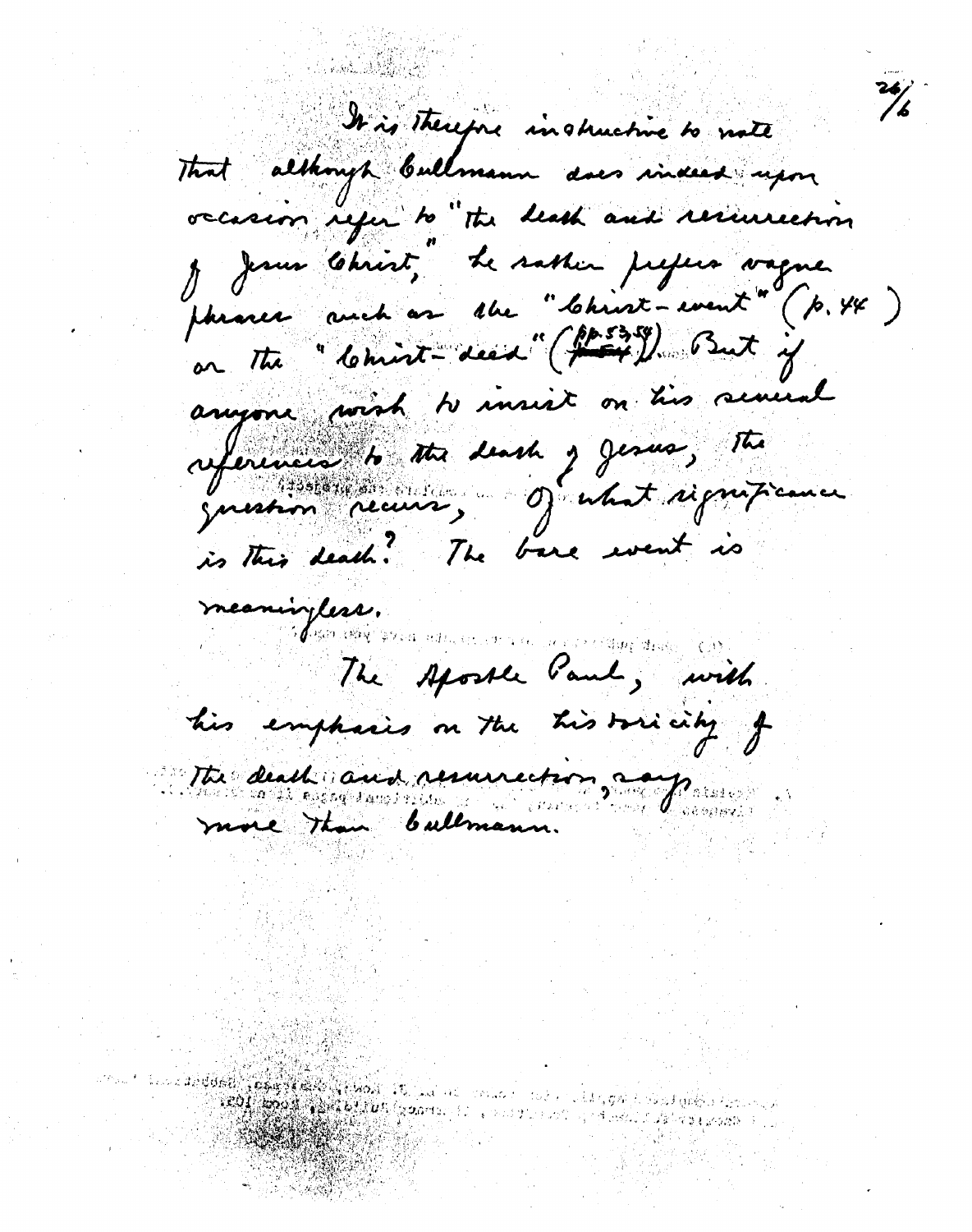lass important Than The conducts of the and.<br>Room 5: 12-21. But They are good true and. equally true. Bullmann's insistence on history is a derival that the Bible is revelation. For home it is at best a record grevelation, a record, however, That consists of the fallable interpretations g events by well meaning but unoinceal .<br>Inviters, Perhaps the Bible is not used a witness to revelation; but only a mitness to the faith of rome people.<br>That they had received a revelation (P. 31) . Cullmann's restriction y revelation to actions in events, is the record and final point that intickes his construction. For, if revelation consists intirely y ments, there is no way to determine what The routs were. Callmann's defense y history ecorporates history.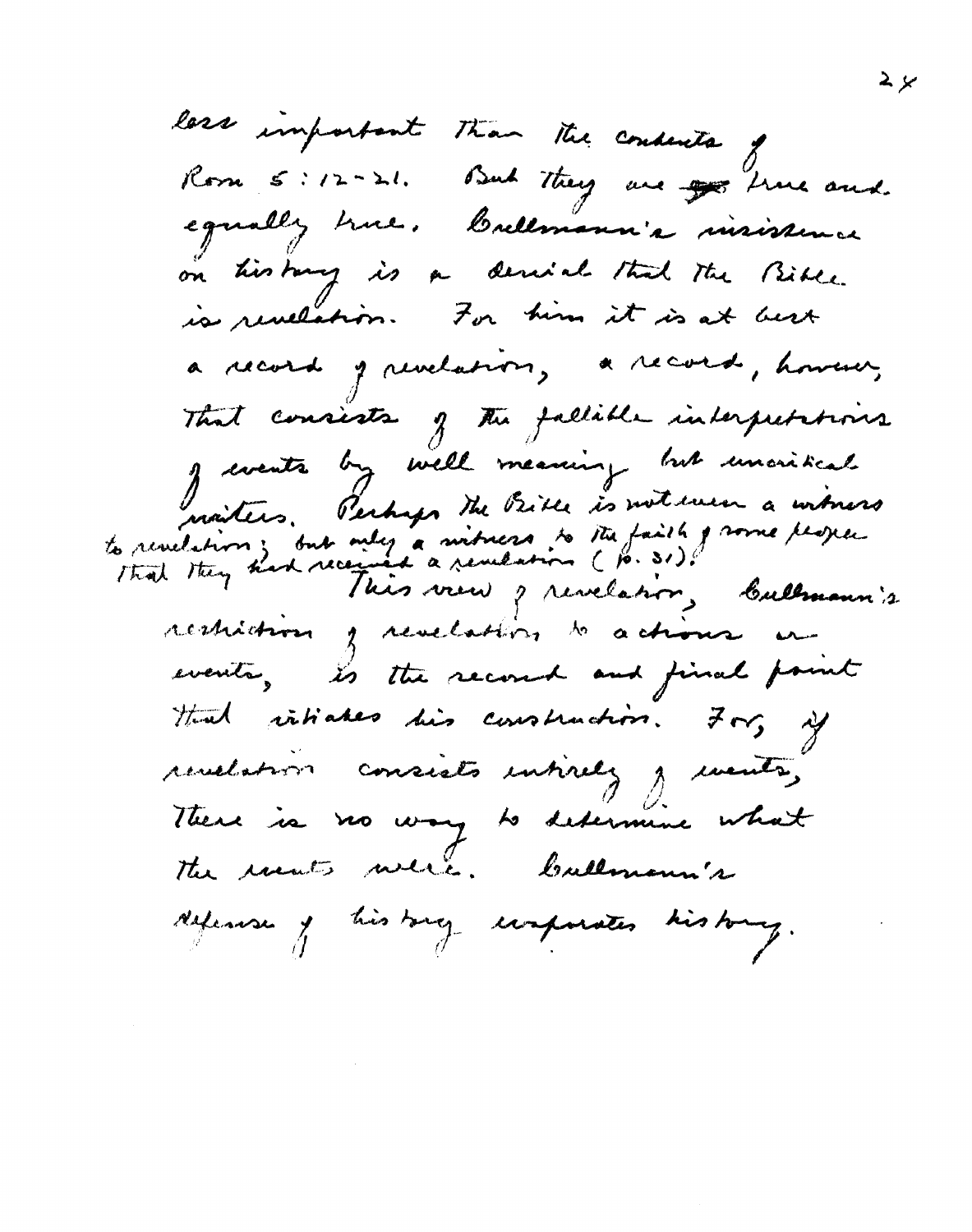Le is remainder subscribement de conservation andere faire mount and mongolar butter more than the last provision included He says four worse more (in Sieux Thee), miz: "according to the Toujohness. " Christ died for our sins according to the Paspheres, he was buried, he was raised on the Third day, according to the Scriptures" In This extremely short statement Paul mentions the Scriptures troice. Callmann discords the Scriptural explanation, and with it loves simpationspring portore mit paradicipal **EXPERIMENTAL PROPERTY AND RESIDENCE**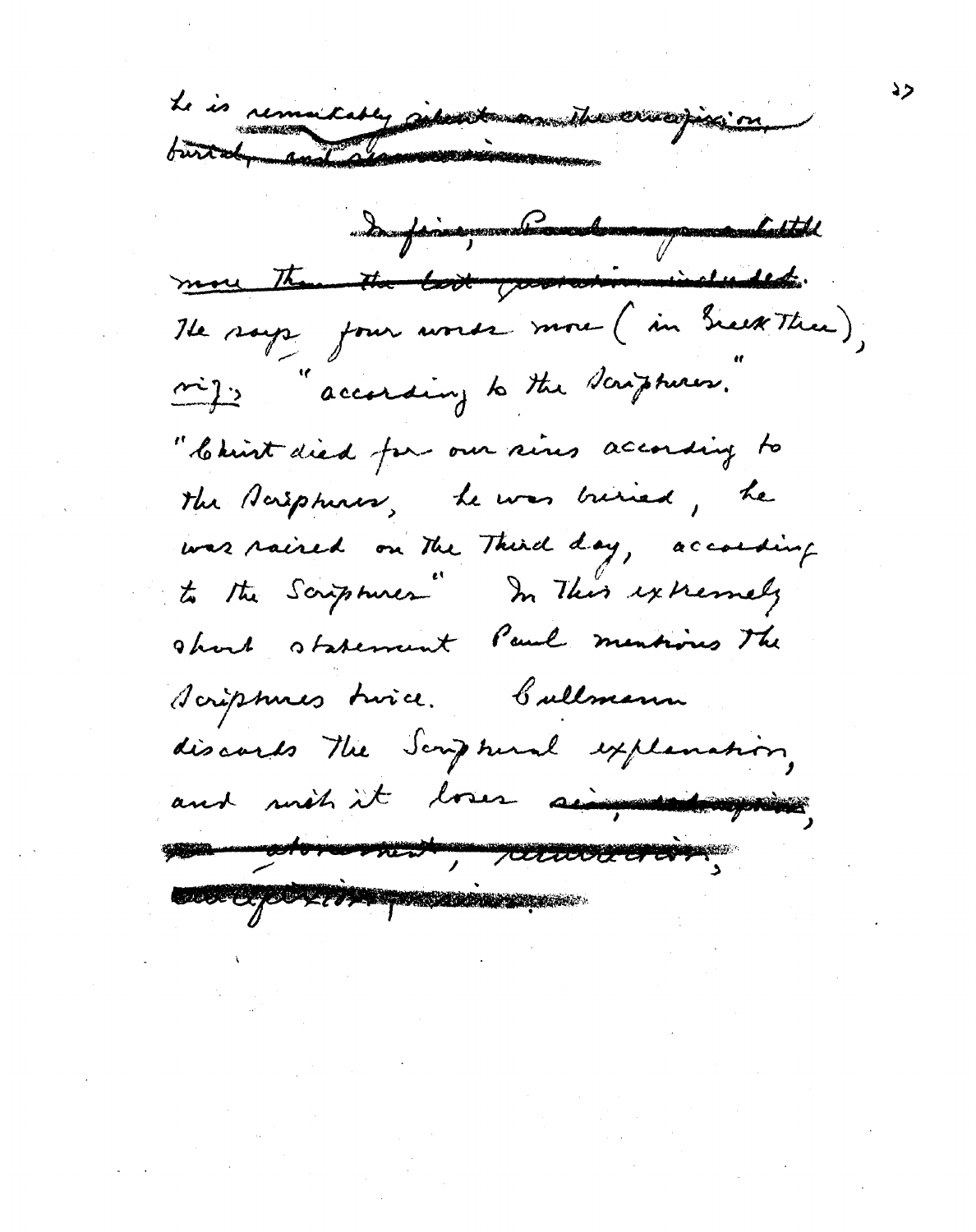sin, crucifixion, resurrection, and history as well.

ንኇ

 $\label{eq:2.1} \frac{1}{\sqrt{2\pi}}\int_{\mathbb{R}^3}\frac{d\mu}{\sqrt{2\pi}}\left(\frac{d\mu}{\mu}\right)^2\frac{d\mu}{\sqrt{2\pi}}\frac{d\mu}{\sqrt{2\pi}}\frac{d\mu}{\sqrt{2\pi}}\frac{d\mu}{\sqrt{2\pi}}\frac{d\mu}{\sqrt{2\pi}}\frac{d\mu}{\sqrt{2\pi}}\frac{d\mu}{\sqrt{2\pi}}\frac{d\mu}{\sqrt{2\pi}}\frac{d\mu}{\sqrt{2\pi}}\frac{d\mu}{\sqrt{2\pi}}\frac{d\mu}{\sqrt{2\pi}}\frac{d\$ 

 $\label{eq:2.1} \frac{1}{\sqrt{2}}\int_{0}^{\infty}\frac{1}{\sqrt{2\pi}}\left(\frac{1}{\sqrt{2\pi}}\right)^{2}d\mu\left(\frac{1}{\sqrt{2\pi}}\right)\frac{d\mu}{d\mu}d\mu\left(\frac{1}{\sqrt{2\pi}}\right).$ 

 $\mathcal{L}^{\text{max}}_{\text{max}}$  , where  $\mathcal{L}^{\text{max}}_{\text{max}}$